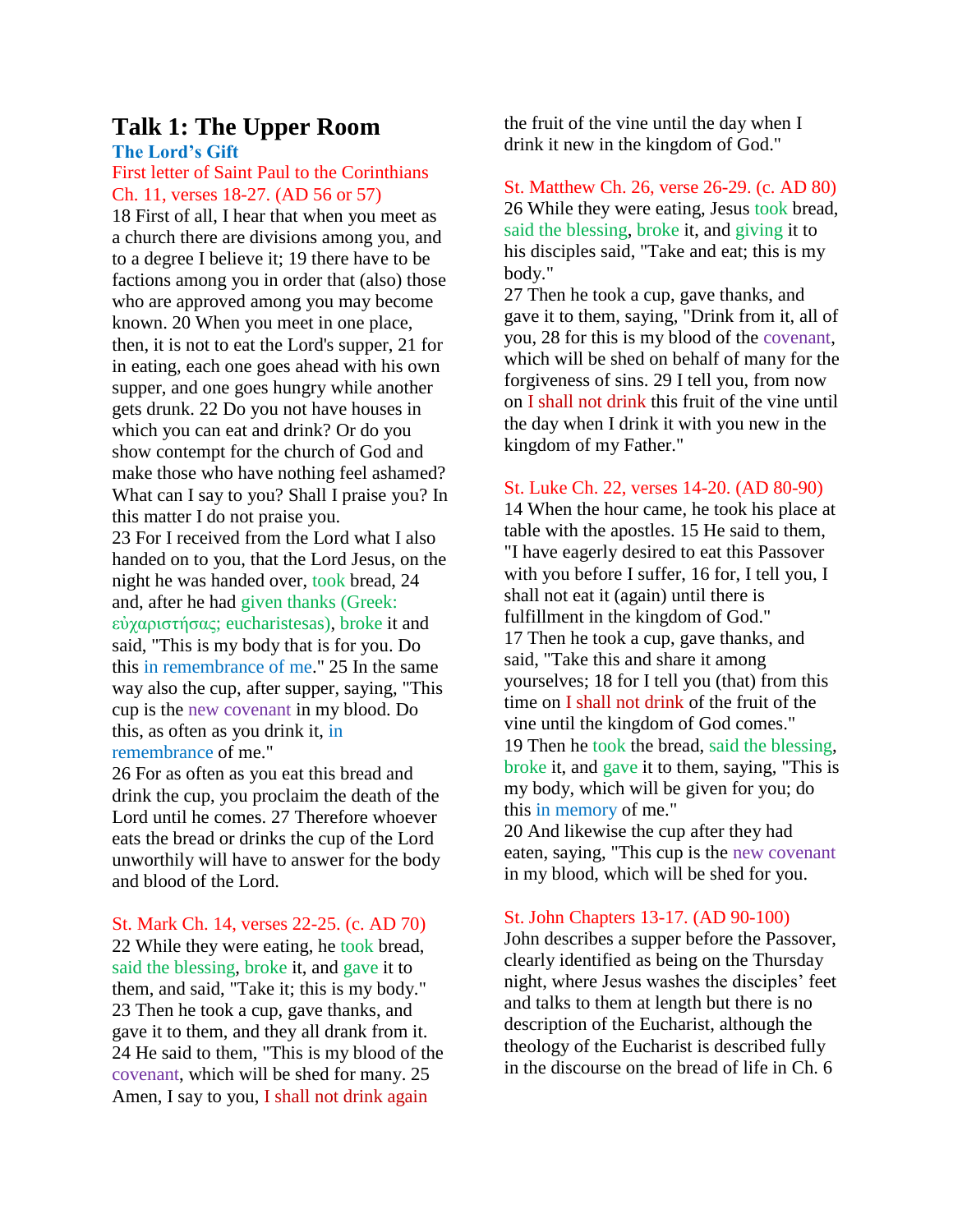## **Synagogue and Temple Worship**

Most of the early Christians were Jews, so they continued to go to the synagogue, just as Jesus himself had.

# St. Luke Ch. 4, verses 16-20.

16 He came to Nazareth, where he had grown up, and went according to his custom into the synagogue on the Sabbath day. He stood up to read 17 and was handed a scroll of the prophet Isaiah. He unrolled the scroll and found the passage where it was written:

18 "The Spirit of the Lord is upon me, because he has anointed me to bring glad tidings to the poor. He has sent me to proclaim liberty to captives and recovery of sight to the blind, to let the oppressed go free, 19 and to proclaim a year acceptable to the Lord." 20 Rolling up the scroll, he handed it back to the attendant and sat down, and the eyes of all in the synagogue looked intently at him.

The early part of the Acts of the Apostles describes the first Christians who lived in Jerusalem. They went to the Temple to pray (although this stopped when the Temple was destroyed by the Romans in AD 70) but they also "broke bread" - perhaps a reference to the Eucharist. Acts Ch. 2, verses 42 and 46-47.

42 They devoted themselves to the teaching of the apostles and to the communal life, to the breaking of the bread and to the prayers…46 Every day they devoted themselves to meeting together in the temple area and to breaking bread in their homes. They ate their meals with exultation and sincerity of heart, 47 praising God and enjoying favor with all the people. And every day the Lord added to their number those who were being saved. Acts Ch. 3, verse 1.Now Peter and John were going up to the temple area for the three o'clock hour of prayer. Later in the Acts of the Apostles we see Paul (not a disciple of Jesus but individually converted from Judaism) going to the synagogues outside Palestine to meet Jews and try to convert them. Synagogue worship consisted of readings from scripture, psalms and prayers.

# Acts Ch. 18, verses 1-4 and verse 19.

1 After this he left Athens and went to Corinth. 2 There he met a Jew named Aquila, a native of Pontus, who had recently come from Italy with his wife Priscilla because Claudius had ordered all the Jews to leave Rome. He went to visit them 3 and, because he practiced the same trade, stayed with them and worked, for they were tentmakers by trade. 4 Every Sabbath, he entered into discussions in the synagogue, attempting to convince both Jews and Greeks.

…. 19 When they reached Ephesus, he left them there, while he entered the synagogue and held discussions with the Jews.

The Jews became increasingly annoyed and eventually, in AD 90, Christians were excluded from their worship (see John 9, 22; 12, 42 and 16, 1 for reference to the exclusion). Synagogue worship was on the Sabbath (Saturday) but Christians would also meet on the first day of the week (Sunday) because it was the day of resurrection. This was the day of the Eucharist as we see in Acts Ch. 20, verses 7 -11:

7 On the first day of the week when we gathered to break bread, Paul spoke to them because he was going to leave on the next day, and he kept on speaking until midnight (*as a result a young man got sleepy and fell out of a window - Paul healed him*)…. 11 Then he returned upstairs, broke the bread, and ate; after a long conversation that lasted until daybreak, he departed.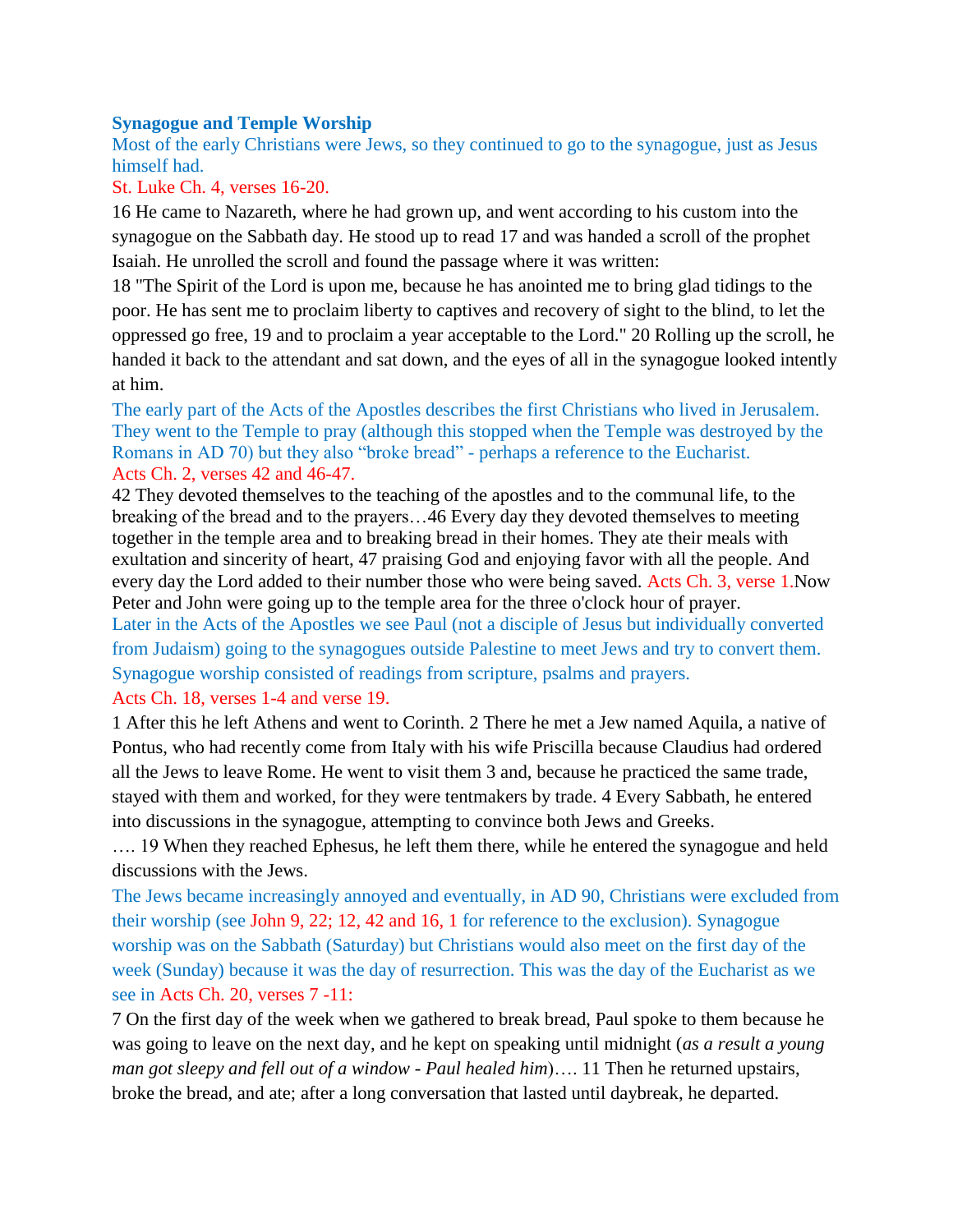# **The Eucharist in the Early Christian Mind**

The few references to the breaking of bread in the letters and the Acts of the Apostles indicate that Christians continued to do as Jesus had asked at the last supper. In addition there is indirect evidence of familiarity with the events of the last supper: when Jesus is described as blessing food in completely different settings the language of the Eucharist comes through.

## For example when Jesus miraculously feeds the crowds:

# Mark Ch. 6, verse 41.

41 Then, taking the five loaves and the two fish and looking up to heaven, he said the blessing, broke the loaves, and gave them to (his) disciples to set before the people; he also divided the two fish among them all

### Mark Ch. 8, verse 6.

6 He ordered the crowd to sit down on the ground. Then, taking the seven loaves he gave thanks, broke them, and gave them to his disciples to distribute, and they distributed them to the crowd.

# Or after the resurrection when Jesus meets two disciples on the road to Emmaus: Luke Ch. 24, verses 28-31.

28 As they approached the village to which they were going, he gave the impression that he was going on farther. 29 But they urged him, "Stay with us, for it is nearly evening and the day is almost over." So he went in to stay with them. 30 And it happened that, while he was with them at table, he took bread, said the blessing, broke it, and gave it to them. 31 With that their eyes were opened and they recognized him, but he vanished from their sight.

# **The Final Composition of the Eucharist**

By the end of the apostolic age (i.e. around AD 100) the shape of the Eucharist had been established. It combined the inherited and the new: the practice of the synagogue with which former Jews were familiar (and from which they were now excluded) and the four actions which Jesus had asked them to do in remembrance of him and which replaced the Temple sacrifices.

#### Part 1 (inherited from the synagogue pattern): for us The Liturgy of the Word

Readings from Scripture: these were originally just from the Jewish scriptures, what we call the Old Testament. Gradually stories of Jesus would have been added and readings from letters of Saint Paul or other apostles.

Psalms: these were used as the sung part of worship, as they were by the Jews. Gradually Christian hymns (e.g. Philippians Ch. 2, verses 6-11) or canticles would have been added. Prayers: prayers of praise, confession, thanksgiving and intercession were common.

# Part 2 (given by Jesus to replace the worship of the Temple): for us The Liturgy of the Eucharist Taking: bringing bread and wine to the altar

Blessing: the Jewish way of blessing something was to give thanks to God for it. We still call the central payer of the Eucharist the Prayer of Thanksgiving.

Breaking: this was purely functional, a way of dividing the loaf of bread for sharing. However, it took on additional meaning from the memory of the body of Jesus broken in sacrifice.

Giving: the elders, as successors of the apostles, gave the blessed bread to the people.